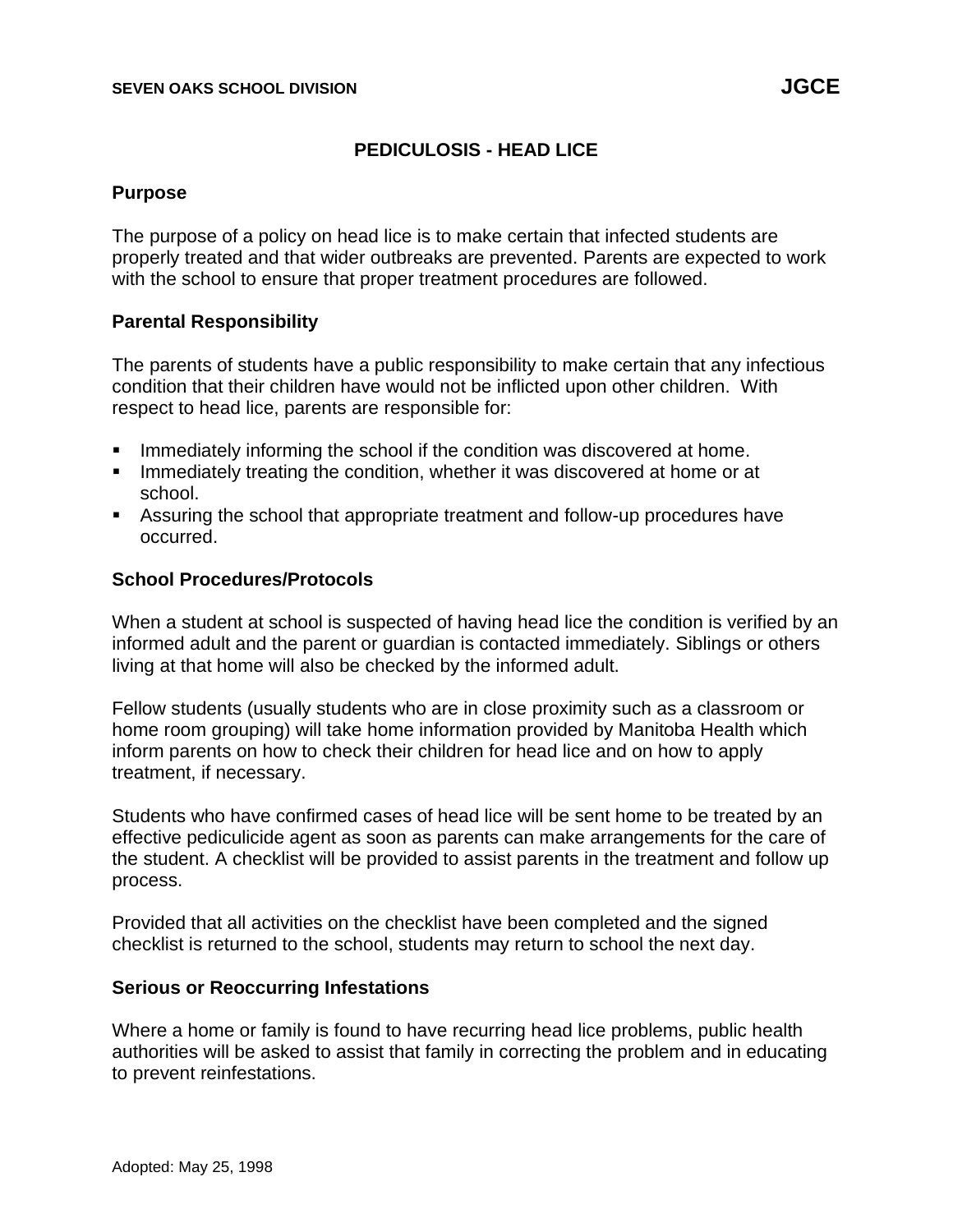If students from more than one family in the classroom are found to have head lice, all students in that classroom will be checked. Corrective action which includes informing parents, shampooing, and completing the check list before the child's return to school (as stated in number 3) will be taken if a serious outbreak occurs. This may require the assistance of a public health nurse.